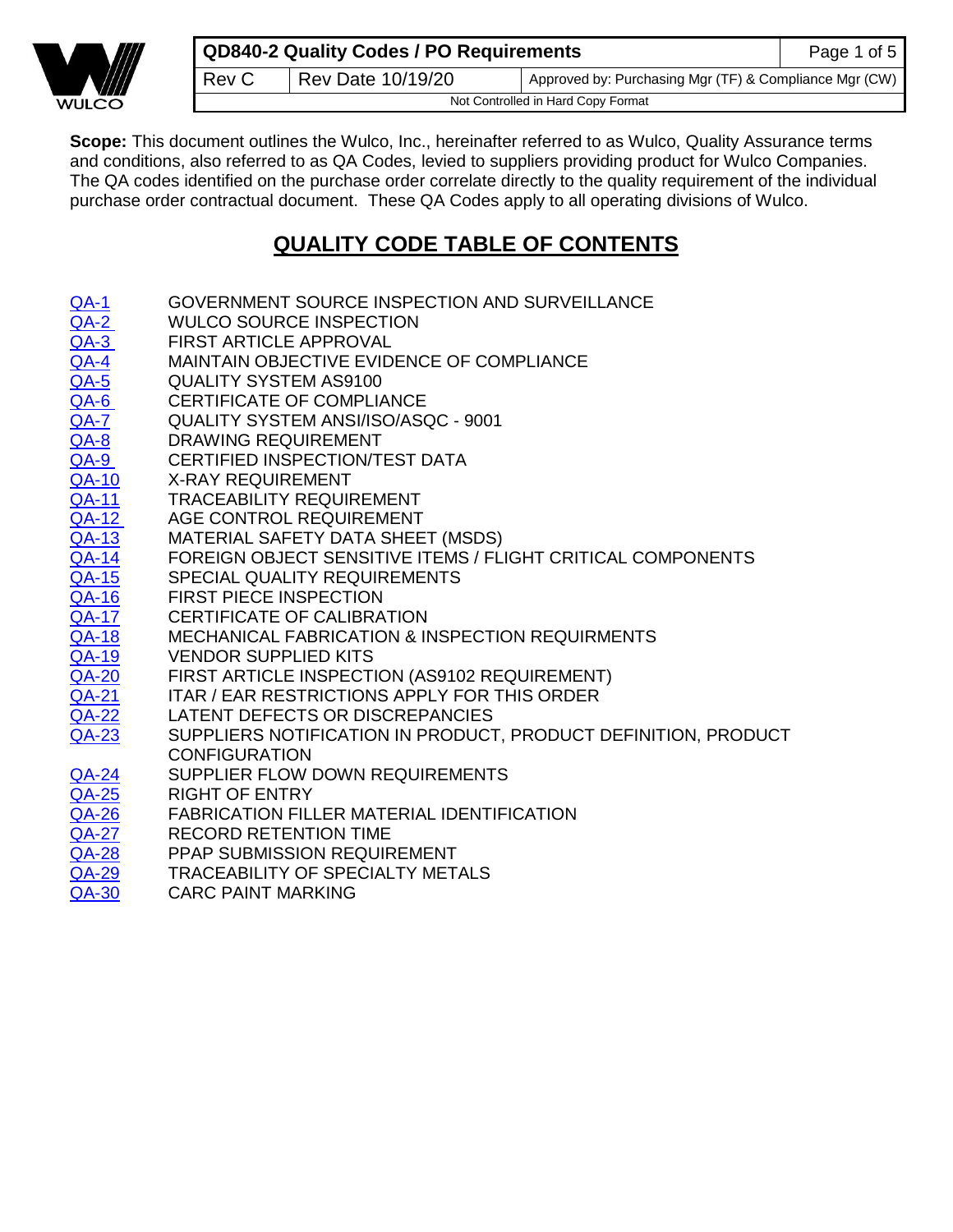

 $\text{Rev C}$  Rev Date 10/19/20 | Approved by: Purchasing Mgr (TF) & Compliance Mgr (CW)

Not Controlled in Hard Copy Format

# **QA-1 GOVERNMENT SOURCE INSPECTION AND SURVEILLANCE:**

Upon receipt of this order, promptly notify the Government representative servicing your plant, so that Government inspections can be planned. Government inspection and/or release of product are required prior to shipment. Evidence of Government inspection and/or release of product are required on your shipping document.

**Note:** QA-9 requirements also apply.

## <span id="page-1-0"></span>**QA-2 WULCO INC SOURCE INSPECTION:**

Inspection by a Wulco Quality Representative is required at your plant prior to shipment of specified product. Wulco Quality Assurance Representative stamped or signed Supplier Inspection Summary is required with each shipment. The supplier shall furnish at no cost to Wulco inspection/test data, equipment and facilities necessary to accomplish product inspection to applicable drawings, specifications and other requirements. Final acceptance of purchased product shall be at Wulco facilities.

Note**:** QA-9 requirements also apply. Wulco Quality Representative reserves the right to re-inspect or re-test specified product, review processes and review/audit facilities.

## <span id="page-1-1"></span>**QA-3 FIRST ARTICLE APPROVAL:**

The supplier shall notify Wulco upon preparation of first article. Wulco, and/or their customer, will observe first article testing/inspection. The supplier shall perform first article inspection on the first deliverable article produced, utilizing all processes and equipment similar to those intended to produce the contracted quantity. The first article shall conform to all drawings and purchase order requirements. Reports of first article inspection shall accompany the first article delivered to Wulco. The supplier may only continue to manufacture additional items with written authorization from Wulco

## <span id="page-1-2"></span>**QA-4 - MAINTAIN OBJECTIVE EVIDENCE OF COMPLIANCE:**

The supplier shall maintain on file, and make available to Wulco upon request, objective evidence of the following requirements, as applicable: Physical and/or chemical test reports. Along with all inspection and test records. Records indicating that special processing is performed by qualified process and/or certified personnel. Other objective evidence of compliance, as applicable.

#### <span id="page-1-3"></span>**QA-5 QUALITY SYSTEM AS9100:**

The supplier shall maintain an effective quality management system in accordance with AS9100.

#### <span id="page-1-4"></span>**QA-6 CERTIFICATE OF COMPLIANCE:**

The supplier shall furnish a Certificate of Compliance with each shipment that attests to compliance of the purchase order requirements. The Certificate of Compliance shall certify that all materials, products, or services conform to the requirements listed within the purchase order to include any drawings, referenced specifications or documents, and associated Wulco Quality Assurance Codes. Where any other unspecified specifications and/or documents were used in addition to determine compliance they shall be annotated on the certificate.

#### <span id="page-1-5"></span>**QA-7 QUALITY SYSTEM ANSI/ISO/ASQC - 9001:**

<span id="page-1-6"></span>The supplier shall maintain an effective quality management system in accordance with ANSI/ISO/ASQC - 9001.

#### **QA-8 DRAWING REQUIREMENT:**

<span id="page-1-7"></span>The supplier shall furnish with the first shipment of this contract, a drawing or sketch and specification adequate to permit inspection and/or test of the product.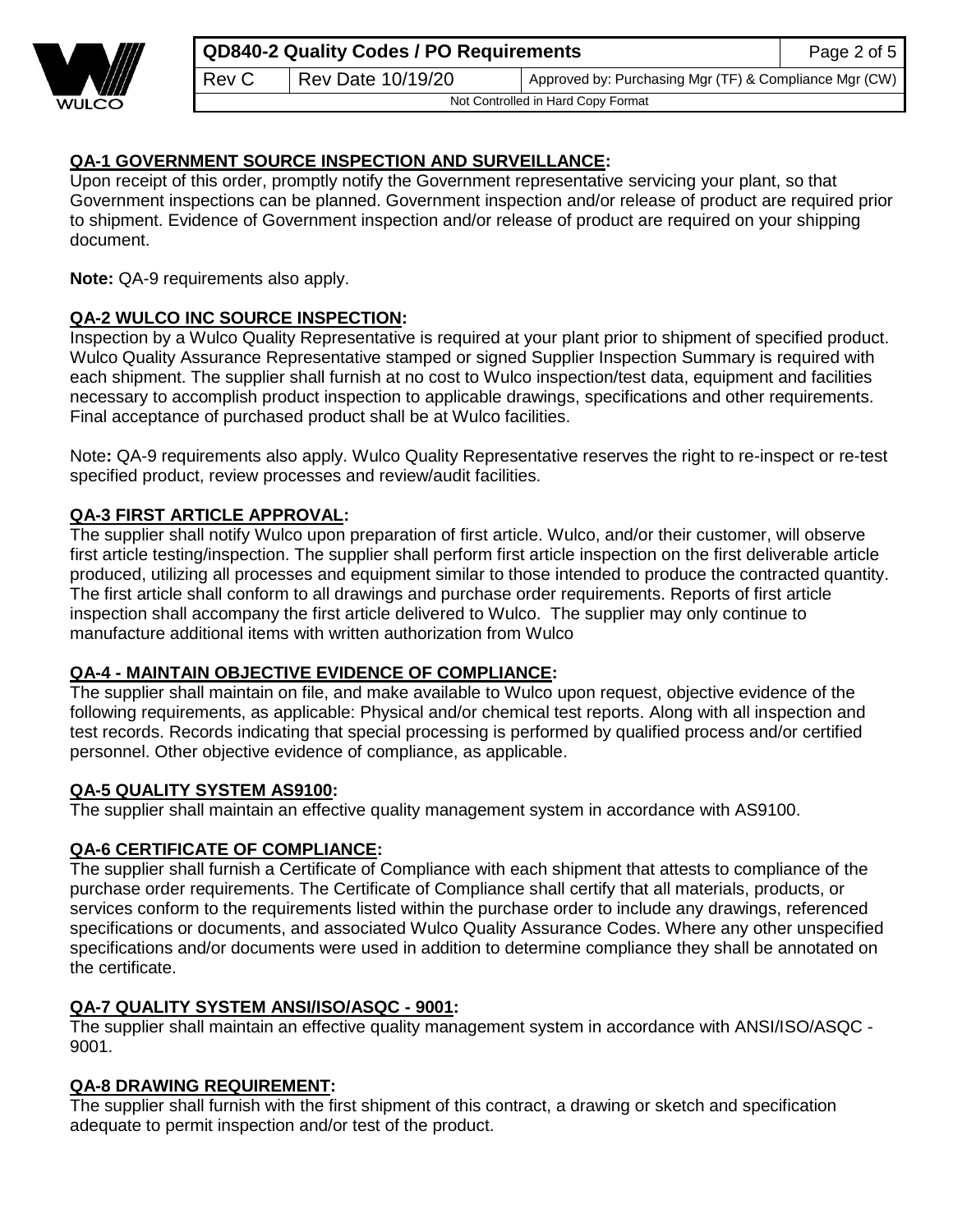

Not Controlled in Hard Copy Format

**QA-9 CERTIFIED INSPECTION/TEST DATA:**

Certified inspection/test data, indicating results of all required inspections shall accompany each shipment. For raw materials, the supplier shall furnish with each shipment, one copy of the chemical and physical analysis of the actual laboratory test, identifiable with the material, accomplished by the original supplier. The lab must be certified (ISO 17025, A2LA) or maintain detailed procedures for calibration of equipment and qualified personnel.

## <span id="page-2-0"></span>**QA-10 X-RAY REQUIREMENT:**

The supplier shall furnish with the shipment x-ray film traceable per ASTM E-1742 (applicable class and grade). The supplier shall furnish sufficient detail illustration of the location identifiable with each new view taken.

## <span id="page-2-1"></span>**QA-11 TRACEABILITY REQUIREMENT:**

During performance of this order, your Quality System, and Manufacturing Process are subject to review, verification and analysis by authorized Government representatives. Refer to "Right of Entry" clause in general terms and conditions.

## <span id="page-2-2"></span>**QA-12 AGE CONTROL REQUIREMENT:**

The supplier shall provide material that contains at least 75% of its remaining shelf life. The supplier shall provide pertinent shelf life data with each shipment. The supplier shall ensure that all materials, which are harmful to human health and/or property, are properly contained in accordance with applicable Government specifications. The containers will be plainly marked as to contents with appropriate warnings, precautions, instructions and storage conditions.

#### <span id="page-2-3"></span>**QA-13 SAFETY DATA SHEET (SDS):**

The supplier shall provide SDS information for each affected item on the purchase order.

Note: Chemical Manufacturers and Importers must develop an SDS for each hazardous chemical they produce or import, and must provide the SDS automatically at the time of the initial shipment of a hazardous chemical to a distributor or user. Distributors must also ensure that customers are similarly provided an SDS.

#### <span id="page-2-5"></span><span id="page-2-4"></span>**QA-14 FOREIGN OBJECT SENSITIVE ITEMS / FLIGHT CRITICAL COMPONENTS:** Not used

#### **QA-15 SPECIAL QUALITY REQUIREMENTS:**

The supplier must comply with the special requirements as depicted on the purchase order.

# <span id="page-2-6"></span>**QA-16 FIRST PIECE INSPECTION:**

SUPPLIER REQUIREMENTS:

The supplier shall clearly identify and furnish the first deliverable product to Wulco for inspection. The supplier shall furnish, at no cost to Wulco, inspection/test data supporting product compliance. The first piece shall conform to all drawings and purchase order specifications. When welding requirements per AWS D17.1 class A or B, the supplier shall submit a copy of their qualifying Welding Procedure Specification (WPS) and Procedure Qualification Report (PQR) with the first shipment.

Note**:** Wulco shall perform first piece inspection on the first deliverable product. Wulco will notify the supplier of inspection results and provide instructions for continuation of production/shipments if applicable.

# <span id="page-2-7"></span>**QA-17 CERTIFICATE OF CALIBRATION:**

The supplier is required to provide calibration certificate with shipment of equipment. Certified inspection/test data, indicating results of all required certification shall accompany each shipment. The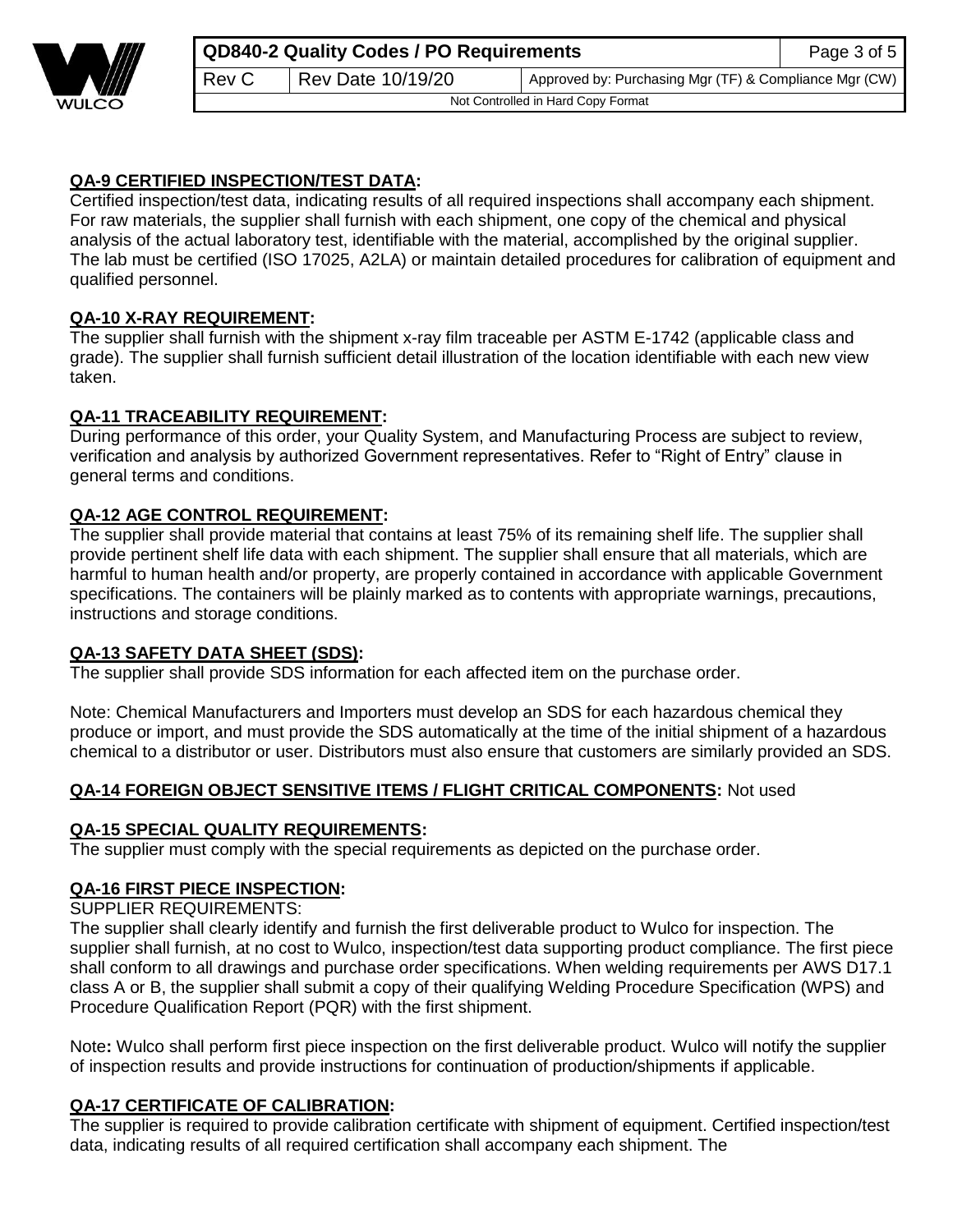

supplier/subcontractor shall maintain an effective Calibration System in accordance with ANSI/ISO/ASQC 10012. A written description of this system shall be made available to Wulco upon request.

# <span id="page-3-0"></span>**QA-18 MECHANICAL FABRICATION & INSPECTION REQUIRMENTS:** Not used

# <span id="page-3-1"></span>**QA-19 SUPPLIER SUPPLIED KITS:**

Items requiring kitting for Wulco shall require a comprehensive packing list of all parts contained within the kits, to include any approved substituted parts. As a minimum, the following information should be included on the vendor supplied packing list: Part number (to include substitute part numbers and P.O. identified part number, quantity and nomenclature). Shelf life items shall be identified according to MIL-STD-129 and should have at least 75% of the existing shelf life remaining at time of shipment. Hazardous materials (HAZ-MAT) should be packaged IAW CFR-49 and IATA requirements based on method of transportation. The vendor shall identify all line items in the kit IAW MIL-STD-129.

# <span id="page-3-2"></span>**QA-20 FIRST ARTICLE INSPECTION (AS9102 REQUIREMENT):**

The supplier shall notify Wulco upon preparation of first article. The supplier shall perform first article inspection on the first deliverable article produced, utilizing all processes and equipment similar to those intended to produce the contracted quantity. The first article shall conform to all drawings and purchase order requirements. First article inspection reports shall be completed and submitted to Wulco QA for approval prior to shipment. Completed and approved first article inspection reports shall accompany the first article delivered to Wulco

Note: QA-9 requirement also applies. Wulco, along with its customer, reserves the right to enter the supplier's plant at all times for the purpose of surveillance assessment of the Calibration System as well as items procured under this Purchase Order.

# <span id="page-3-3"></span>**QA-21 ITAR / EAR RESTRICTIONS APPLY FOR THIS ORDER:**

Safe Guard the technical data and drawings from view or handling from other than US Citizens. This technical data shall not be transmitted over the internet or FAX systems**.**

Note**:** Wulco, along with its customer, reserves the right to enter the supplier's plant at all times for the purpose of surveillance assessment of the Calibration System as well as items procured under this Purchase Order.

# <span id="page-3-4"></span>**QA-22 LATENT DEFECTS, DISCREPANCIES OR REPAIRS: (Supplier Notification to Wulco)**

The supplier shall notify Wulco of any latent defects of product or materials prior to or after delivery of suspected nonconforming product of materials to allow Wulco the opportunity to accept said product and or notify our customer(s) of the nonconformance issues with the delivered product(s). This includes any repairs to supplied product that needs to be performed prior to delivery (ie weld repair). Repair procedures and other information may be requested by Wulco prior to acceptance of product.

## <span id="page-3-5"></span>**QA-23 SUPPLIER'S NOTIFICATION IN PRODUCT, PRODUCT DEFINITION, PRODUCT CONFIGURATION:**

The supplier shall notify Wulco of all issues and obtain contract approval concerning product or materials product definition, product configuration, material substitution or other issues that are outside the scope of the contractual engineering documents.

# <span id="page-3-6"></span>**QA-24 SUPPLIER FLOW DOWN (SUB-TIER SUPPLIERS) REQUIREMENTS:**

<span id="page-3-7"></span>The supplier shall notify Wulco and obtain permission to use sub-tier suppliers prior to sub-contracting Wulco products or materials.